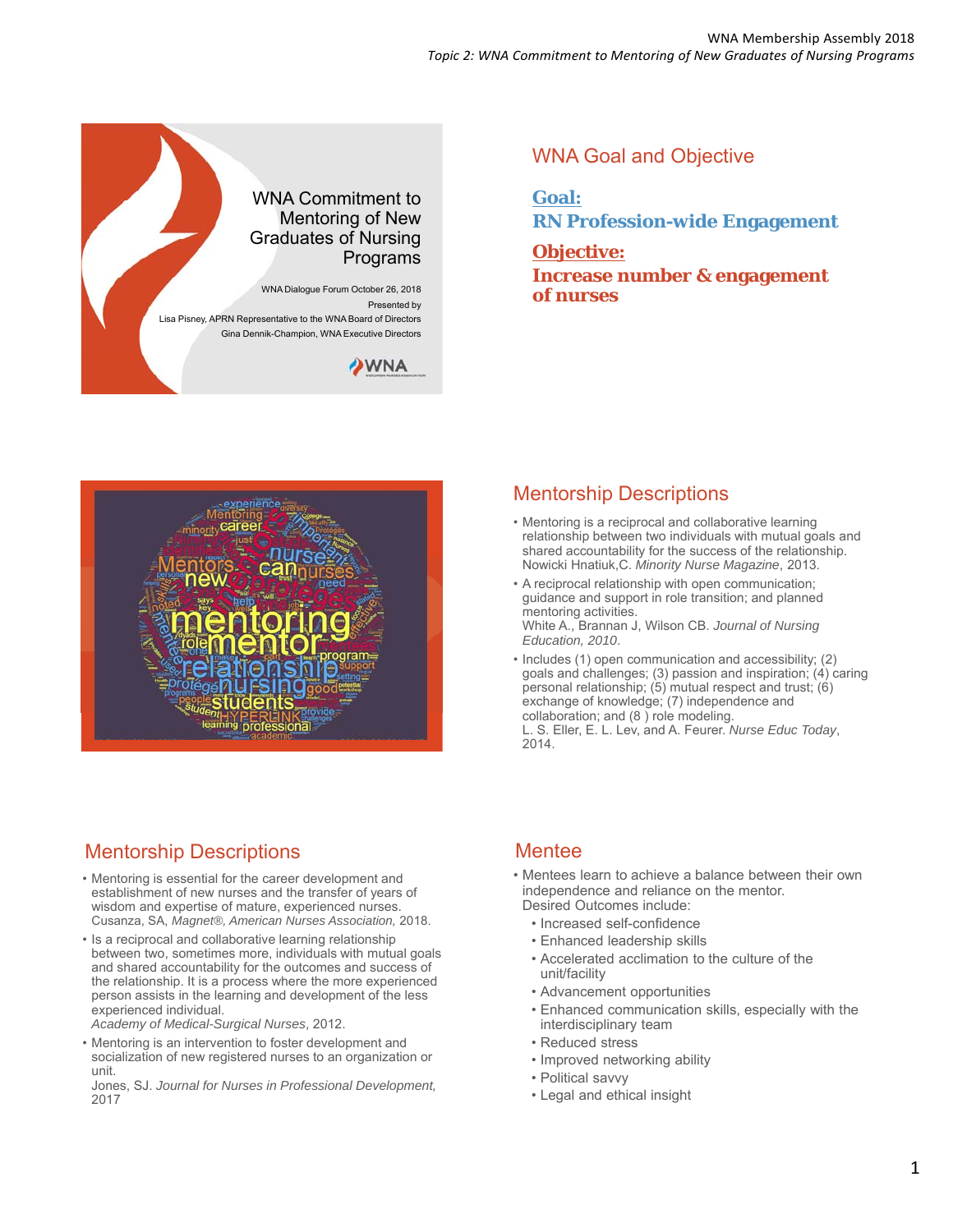### Need-to-Know Advice for Mentees

Nowicki Hnatiuk, C. Minority Nurse Magazine. Summer 2012

Assume responsibility for your own learning and growth.

Seek challenging assignments and responsibilities.

Be receptive to and ask for feedback. Also, give constructive feedback to your mentor.

Live up to promises and commitments.

Articulate your professional/learning needs to your mentor.

Ask questions. Share concerns.

Be prepared for meetings with your mentor.

#### Need-to-Know Advice for Mentees (cont.)

Nowicki Hnatiuk, C. Minority Nurse Magazine. Summer 2012

Discuss your long-range career planning with your mentor.

Ask for advice/feedback on handling difficult situations and behaviors.

Discuss clinical decisions that are made.

Progressively increase the independence in your role.

Honor the confidentiality of the relationship.

Agree to a no-fault termination of the relationship if it isn't working or when the time is right.

### **Mentor**

- Views her/his investment of time bringing value to the nursing profession and patient care and outcomes.
- Provides a warm and accepting environment by demonstrating the attributes of being personable, approachable, reasonable, and competent.
- Is committed to helping mentees achieve the success of which they are capable.
- Assist mentees to gain competencies related to nursing practice, managing their political environment, understanding the culture of the team they work with and culture of the organization.
- Facilitate the professional growth and development of recently graduated nurses and other nurses transitioning to a new role.

### Need-to-Know Advice for Mentors

Nowicki Hnatiuk, C. Minority Nurse Magazine. Summer

Exhibit exemplary role model behavior.

Recognize and encourage potential.

Monitor your mentee's progress and provide helpful feedback.

Introduce your mentee to coworkers, physicians, and other significant individuals.

Offer guidance in the customs/culture of your organization.

Build a relationship of trust.

2012

Discuss the confidential basis of the relationship.

Live up to promises and commitments.

### Need-to-Know Advice for Mentors (cont.)

Nowicki Hnatiuk, C. Minority Nurse Magazine. Summer 2012

Publicly praise your mentee's accomplishments and abilities.

Provide support in times of personal crises or problems.

Assist in making decisions through listening, support, and feedback. Ask "why?"

Share appropriate life experiences to personalize and enrich the mentoring experience.

Encourage your mentee to take risks and learn from mistakes.

Agree to a no-fault termination of the relationship if it isn't working or when the time is right.

### Overview of WNA Mentor-Related Activities

#### Status of the 2010 WNA Reference *Mentoring Programs for Novice Nurses*

Recommendations: That the Wisconsin Nurses Association:

- **1. Reaffirm its support of initiatives to facilitate the successful integration of novice nurses into the work environment**;
	- Promoted Nurse Residency Programs, Safe nursing staffing standards, Competency based orientation
- 2**. Partner with the ANA and other nursing organizations to support the development of mentoring program demonstration projects**;

• *Initiated* Mentorship Program that matched Mentees to Mentors. Included orientation to the role and commitment. • *Outcome*, enthusiastic at first but time constraints and

other priorities reduced the level of involvement despite WNA staff support.